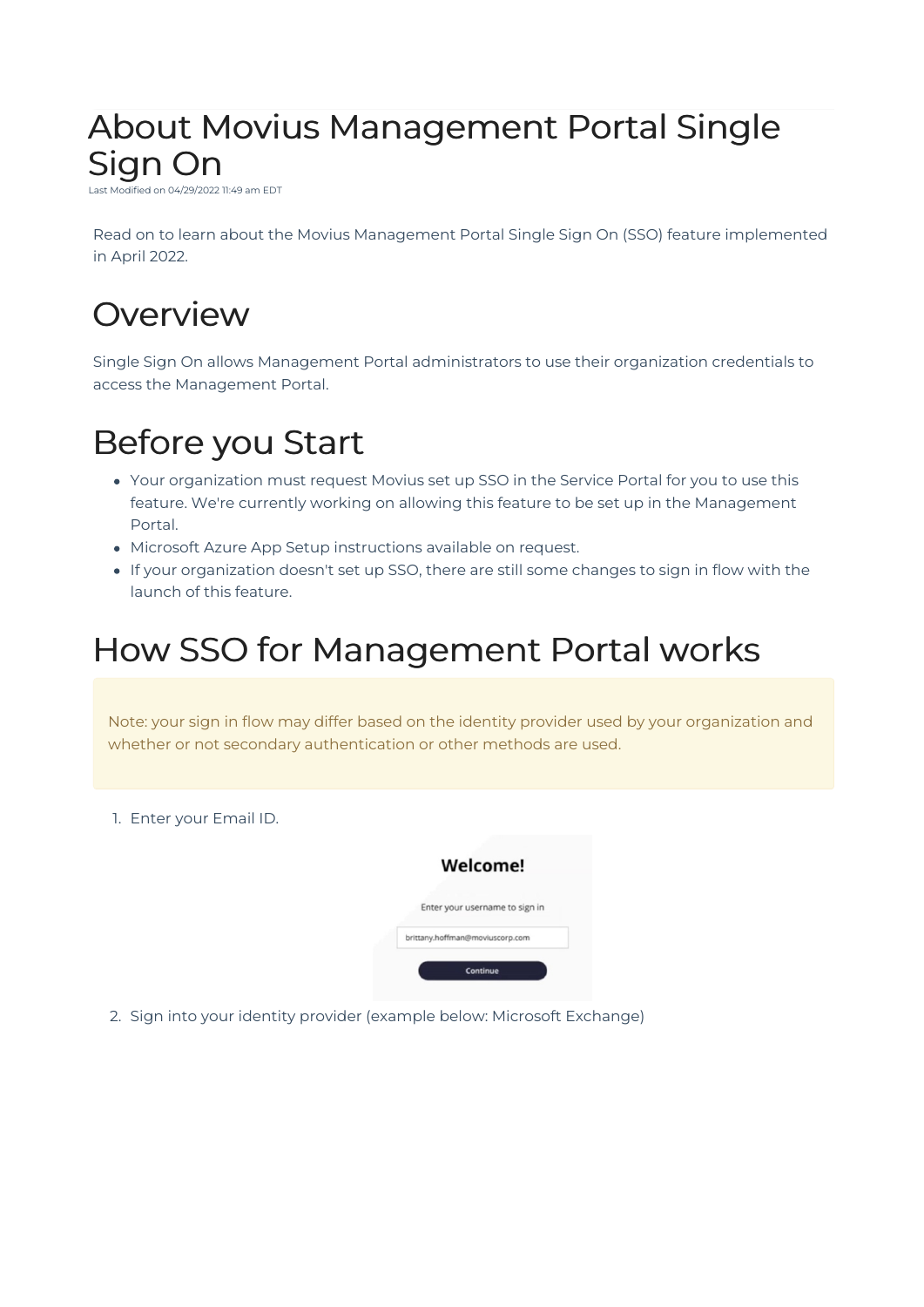| Microsoft                         |      |
|-----------------------------------|------|
| Sign in<br>to continue to Outlook |      |
| Email or phone                    |      |
| Can't access your account?        |      |
|                                   | Next |

3. Complete secondary authentication step, if necessary (example below: Fortinet)

| Login    |  |
|----------|--|
| Username |  |
| Password |  |
| Login    |  |

### Non-SSO Flow

Organizations that don't adopt SSO will still see the below change to the log in flow with the launch of the feature.

1. Enter your Email ID.



2. Enter your Email ID and password.

#### Welcome!

#### Sign in to your account here

Forgot Password?